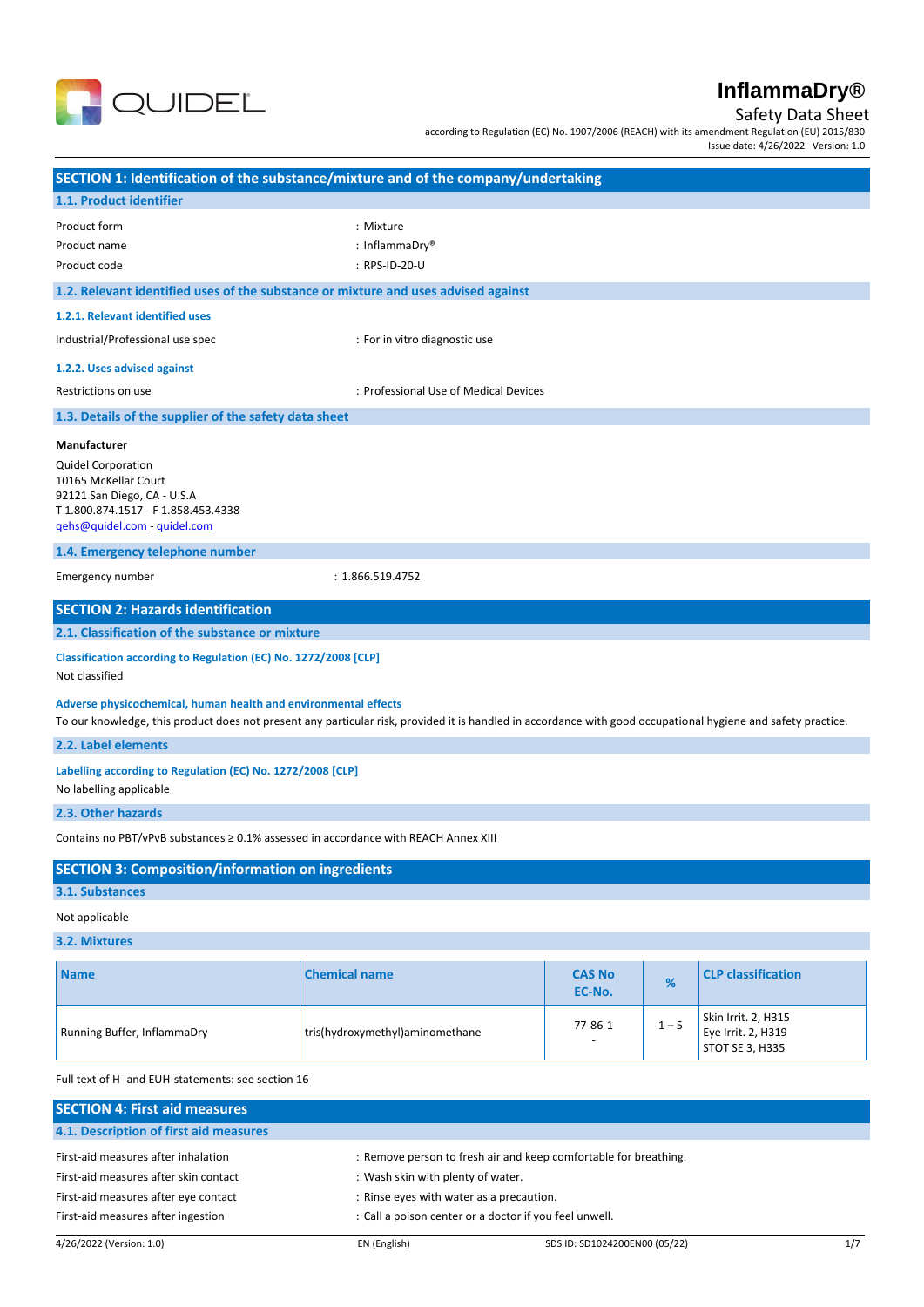

Safety Data Sheet

according to Regulation (EC) No. 1907/2006 (REACH) with its amendment Regulation (EU) 2015/830 Issue date: 4/26/2022 Version: 1.0

# **4.2. Most important symptoms and effects, both acute and delayed** No additional information available **4.3. Indication of any immediate medical attention and special treatment needed** Treat symptomatically. **SECTION 5: Firefighting measures 5.1. Extinguishing media** Suitable extinguishing media : Water spray. Dry powder. Foam. Carbon dioxide. **5.2. Special hazards arising from the substance or mixture** Hazardous decomposition products in case of fire : Toxic fumes may be released. **5.3. Advice for firefighters** Protection during firefighting states and the state of the not attempt to take action without suitable protective equipment. Self-contained breathing apparatus. Complete protective clothing. **SECTION 6: Accidental release measures 6.1. Personal precautions, protective equipment and emergency procedures 6.1.1. For non-emergency personnel** Emergency procedures in the settle spillage area. **6.1.2. For emergency responders** Protective equipment **interprotective equipment** information refer<br>
: Do not attempt to take action without suitable protective equipment. For further information refer to section 8: "Exposure controls/personal protection". **6.2. Environmental precautions** Avoid release to the environment. **6.3. Methods and material for containment and cleaning up** Methods for cleaning up example and the set of the cleaning up into absorbent material. Other information in the state of materials or solid residues at an authorized site. **6.4. Reference to other sections** For further information refer to section 13. **SECTION 7: Handling and storage 7.1. Precautions for safe handling** Precautions for safe handling state in the station of the work station. Wear personal protective equipment. Hygiene measures : Do not eat, drink or smoke when using this product. Always wash hands after handling the product. **7.2. Conditions for safe storage, including any incompatibilities** Storage conditions **Storage conditions** : Store in a well-ventilated place. Keep cool. **7.3. Specific end use(s)** No additional information available **SECTION 8: Exposure controls/personal protection 8.1. Control parameters** No additional information available **8.2. Exposure controls Appropriate engineering controls:** Ensure good ventilation of the work station. **Materials for protective clothing:** Lab coat **Hand protection:**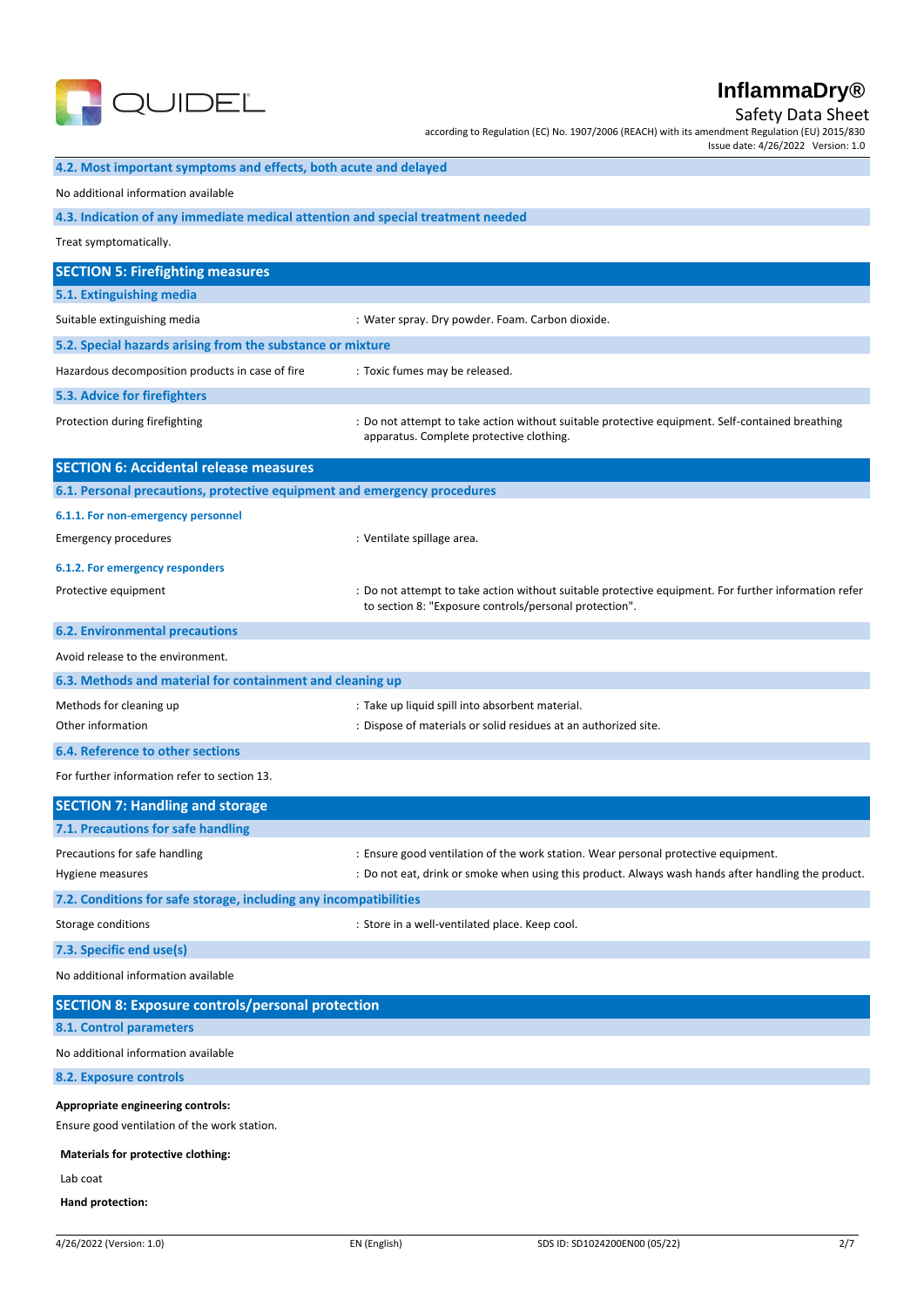

Safety Data Sheet

according to Regulation (EC) No. 1907/2006 (REACH) with its amendment Regulation (EU) 2015/830 Issue date: 4/26/2022 Version: 1.0

Protective gloves

### **Eye protection:**

Safety glasses

#### **Skin and body protection:**

Wear suitable protective clothing

#### **Respiratory protection:**

In case of insufficient ventilation, wear suitable respiratory equipment

**Personal protective equipment symbol(s):**



### **Environmental exposure controls:**

Avoid release to the environment.

#### **Other information:**

Do not eat, drink or smoke when using this product.

### **SECTION 9: Physical and chemical properties**

#### **9.1. Information on basic physical and chemical properties**

| Physical state                                  | : Liquid            |
|-------------------------------------------------|---------------------|
| Colour                                          | : No data available |
| Odour                                           | : No data available |
| Odour threshold                                 | : No data available |
| pH                                              | : 9.5               |
| Relative evaporation rate (butylacetate=1)      | : No data available |
| Melting point                                   | : Not applicable    |
| Freezing point                                  | : No data available |
| <b>Boiling point</b>                            | : No data available |
| Flash point                                     | : No data available |
| Auto-ignition temperature                       | : No data available |
| Decomposition temperature                       | : No data available |
| Flammability (solid, gas)                       | : Not applicable    |
| Vapour pressure                                 | : No data available |
| Relative vapour density at 20 °C                | : No data available |
| Relative density                                | : No data available |
| Solubility                                      | : No data available |
| Partition coefficient n-octanol/water (Log Pow) | : No data available |
| Viscosity, kinematic                            | : No data available |
| Viscosity, dynamic                              | : No data available |
| <b>Explosive properties</b>                     | : No data available |
| Oxidising properties                            | : No data available |
| <b>Explosive limits</b>                         | : No data available |

### **9.2. Other information**

No additional information available

### **SECTION 10: Stability and reactivity**

### **10.1. Reactivity**

The product is non-reactive under normal conditions of use, storage and transport.

### **10.2. Chemical stability**

Stable under normal conditions.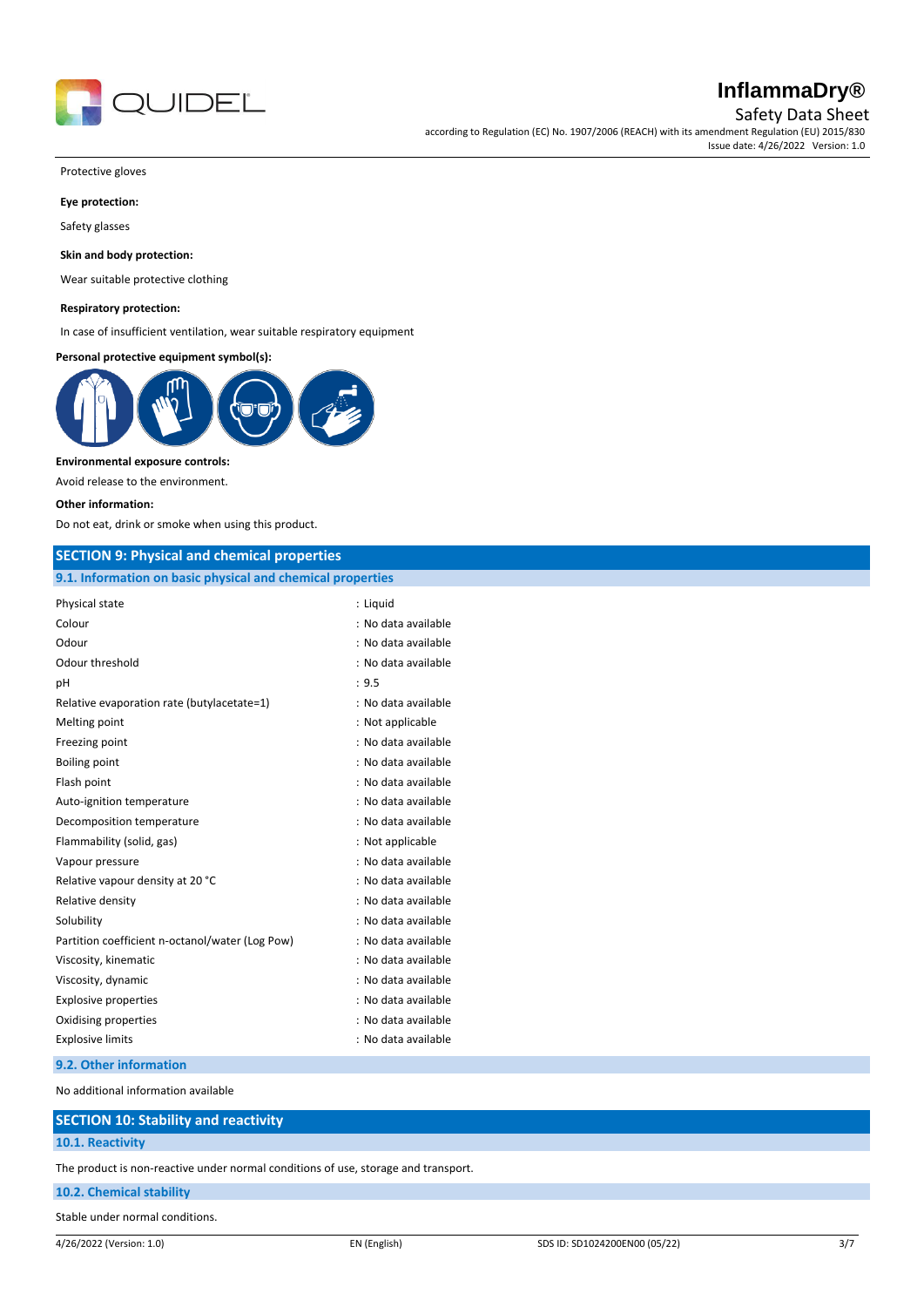

Safety Data Sheet

according to Regulation (EC) No. 1907/2006 (REACH) with its amendment Regulation (EU) 2015/830 Issue date: 4/26/2022 Version: 1.0

### **10.3. Possibility of hazardous reactions**

No dangerous reactions known under normal conditions of use.

### **10.4. Conditions to avoid**

None under recommended storage and handling conditions (see section 7).

### **10.5. Incompatible materials**

No additional information available

**10.6. Hazardous decomposition products**

Under normal conditions of storage and use, hazardous decomposition products should not be produced.

| <b>SECTION 11: Toxicological information</b>                 |                                                                                                                            |
|--------------------------------------------------------------|----------------------------------------------------------------------------------------------------------------------------|
| 11.1. Information on toxicological effects                   |                                                                                                                            |
| Acute toxicity (oral)                                        | : Not classified                                                                                                           |
| Acute toxicity (dermal)                                      | : Not classified                                                                                                           |
| Acute toxicity (inhalation)                                  | : Not classified                                                                                                           |
| tris(hydroxymethyl)aminomethane (77-86-1)                    |                                                                                                                            |
| LD50 oral rat                                                | 5900 mg/kg (Rat)                                                                                                           |
| Skin corrosion/irritation                                    | : Not classified                                                                                                           |
| Serious eye damage/irritation                                | : Not classified                                                                                                           |
| Respiratory or skin sensitisation                            | : Not classified                                                                                                           |
| Germ cell mutagenicity                                       | : Not classified                                                                                                           |
| Carcinogenicity                                              | : Not classified                                                                                                           |
| Reproductive toxicity                                        | : Not classified                                                                                                           |
| STOT-single exposure                                         | : Not classified                                                                                                           |
| STOT-repeated exposure                                       | : Not classified                                                                                                           |
| Aspiration hazard                                            | : Not classified                                                                                                           |
| <b>SECTION 12: Ecological information</b>                    |                                                                                                                            |
| 12.1. Toxicity                                               |                                                                                                                            |
| Ecology - general                                            | : The product is not considered harmful to aquatic organisms nor to cause long-term adverse effects<br>in the environment. |
| Hazardous to the aquatic environment, short-term<br>(acute)  | : Not classified                                                                                                           |
| Hazardous to the aquatic environment, long-term<br>(chronic) | : Not classified                                                                                                           |
| 12.2. Persistence and degradability                          |                                                                                                                            |
| tris(hydroxymethyl)aminomethane (77-86-1)                    |                                                                                                                            |
| Persistence and degradability                                | Biodegradability in water: no data available.                                                                              |
| 12.3. Bioaccumulative potential                              |                                                                                                                            |
| tris(hydroxymethyl)aminomethane (77-86-1)                    |                                                                                                                            |
| Partition coefficient n-octanol/water (Log Pow)              | $-1.56$                                                                                                                    |
| Bioaccumulative potential                                    | Not bioaccumulative.                                                                                                       |
| 12.4. Mobility in soil                                       |                                                                                                                            |
| No additional information available                          |                                                                                                                            |

## **12.5. Results of PBT and vPvB assessment**

No additional information available

### **12.6. Other adverse effects**

No additional information available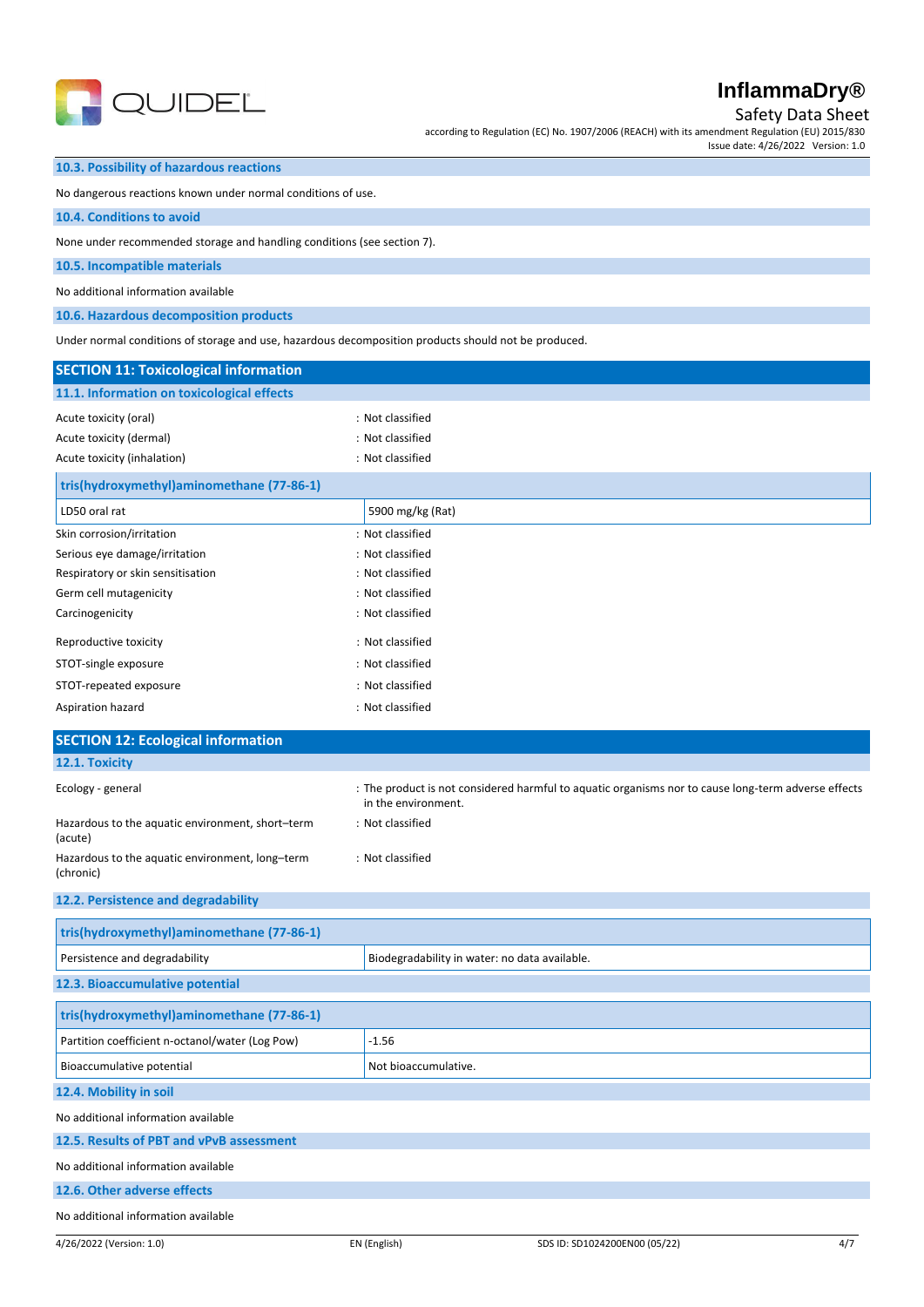

Safety Data Sheet

according to Regulation (EC) No. 1907/2006 (REACH) with its amendment Regulation (EU) 2015/830 Issue date: 4/26/2022 Version: 1.0

| <b>SECTION 13: Disposal considerations</b>                               |                                                                                               |
|--------------------------------------------------------------------------|-----------------------------------------------------------------------------------------------|
| 13.1. Waste treatment methods                                            |                                                                                               |
| Regional legislation (waste)                                             | : Disposal must be done according to official regulations.                                    |
| Waste treatment methods                                                  | : Dispose of contents/container in accordance with licensed collector's sorting instructions. |
| Sewage disposal recommendations                                          | : Disposal must be done according to official regulations.                                    |
| Ecology - waste materials                                                | : Avoid release to the environment.                                                           |
|                                                                          |                                                                                               |
| <b>SECTION 14: Transport information</b>                                 |                                                                                               |
| In accordance with ADR / IMDG / IATA / ADN                               |                                                                                               |
| 14.1. UN number                                                          |                                                                                               |
| UN-No. (ADR)                                                             | : Not regulated                                                                               |
| UN-No. (IMDG)                                                            | : Not regulated                                                                               |
| UN-No. (IATA)                                                            | : Not regulated                                                                               |
| UN-No. (ADN)                                                             | : Not regulated                                                                               |
| 14.2. UN proper shipping name                                            |                                                                                               |
| Proper Shipping Name (ADR)                                               | : Not regulated                                                                               |
| Proper Shipping Name (IMDG)                                              | : Not regulated                                                                               |
| Proper Shipping Name (IATA)                                              | : Not regulated                                                                               |
| Proper Shipping Name (ADN)                                               | : Not regulated                                                                               |
| 14.3. Transport hazard class(es)                                         |                                                                                               |
| <b>ADR</b>                                                               |                                                                                               |
| Transport hazard class(es) (ADR)                                         | : Not regulated                                                                               |
| <b>IMDG</b>                                                              |                                                                                               |
| Transport hazard class(es) (IMDG)                                        | : Not regulated                                                                               |
| <b>IATA</b>                                                              |                                                                                               |
| Transport hazard class(es) (IATA)                                        | : Not regulated                                                                               |
| <b>ADN</b>                                                               |                                                                                               |
| Transport hazard class(es) (ADN)                                         | : Not regulated                                                                               |
| 14.4. Packing group                                                      |                                                                                               |
| Packing group (ADR)                                                      | : Not regulated                                                                               |
| Packing group (IMDG)                                                     | : Not regulated                                                                               |
| Packing group (IATA)                                                     | : Not regulated                                                                               |
| Packing group (ADN)                                                      | : Not regulated                                                                               |
| 14.5. Environmental hazards                                              |                                                                                               |
|                                                                          |                                                                                               |
| Dangerous for the environment                                            | : No                                                                                          |
| Marine pollutant<br>Other information                                    | : No<br>: No supplementary information available                                              |
|                                                                          |                                                                                               |
| 14.6. Special precautions for user                                       |                                                                                               |
| <b>Overland transport</b>                                                |                                                                                               |
| Not regulated                                                            |                                                                                               |
| Transport by sea                                                         |                                                                                               |
| Not regulated                                                            |                                                                                               |
| Air transport                                                            |                                                                                               |
| Not regulated                                                            |                                                                                               |
| Inland waterway transport                                                |                                                                                               |
| Not regulated                                                            |                                                                                               |
| 14.7. Transport in bulk according to Annex II of Marpol and the IBC Code |                                                                                               |
| Not applicable                                                           |                                                                                               |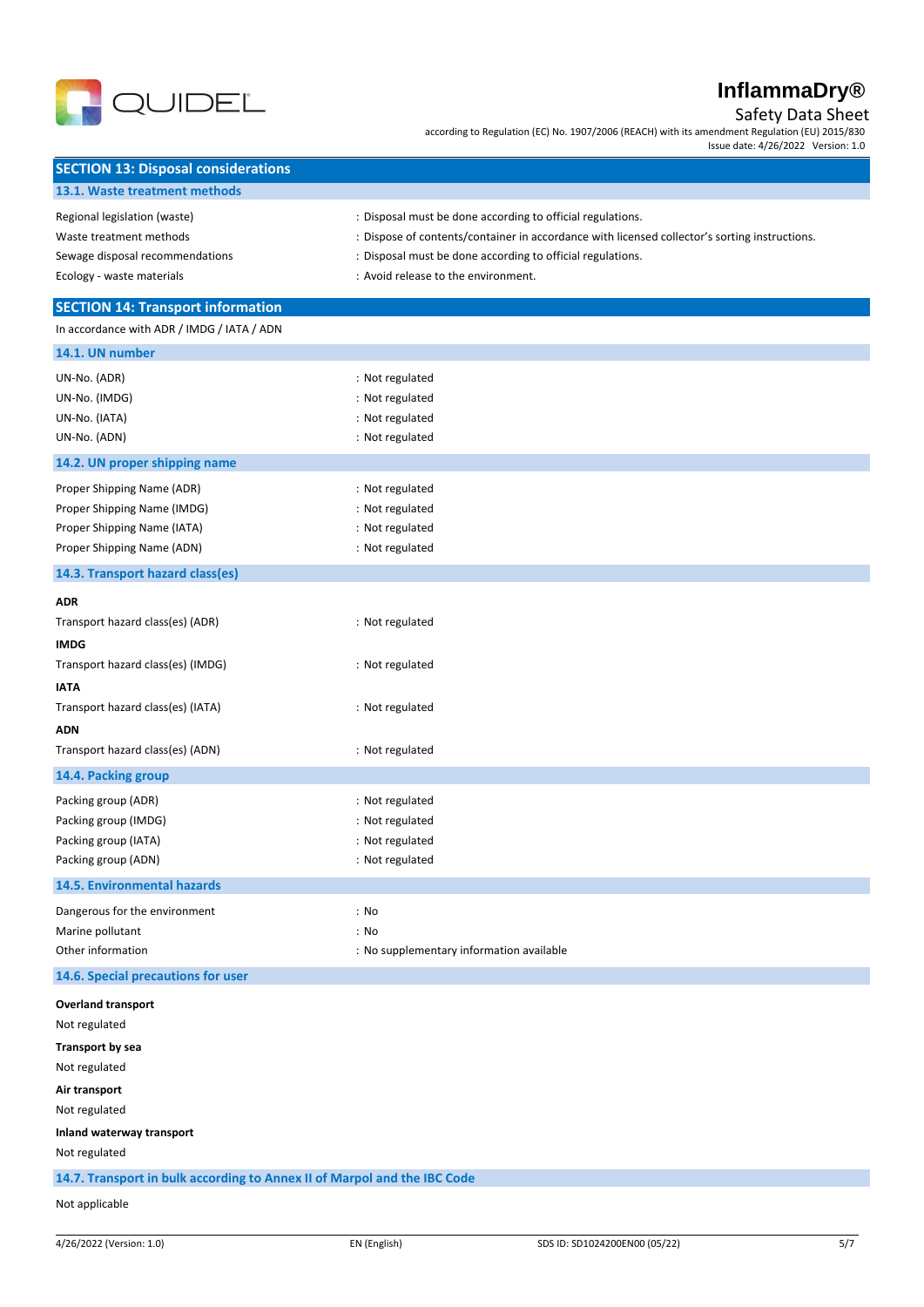

Safety Data Sheet

according to Regulation (EC) No. 1907/2006 (REACH) with its amendment Regulation (EU) 2015/830 Issue date: 4/26/2022 Version: 1.0

### **SECTION 15: Regulatory information**

**15.1. Safety, health and environmental regulations/legislation specific for the substance or mixture**

#### **15.1.1. EU-Regulations**

Contains no REACH substances with Annex XVII restrictions Contains no substance on the REACH candidate list Contains no REACH Annex XIV substances in concentration ≥ to the Annex XIV limit values

### **15.1.2. National regulations**

### **Germany**

| Regulatory reference                                 | : WGK 1, Slightly hazardous to water (Classification according to AwSV, Annex 1)                          |  |
|------------------------------------------------------|-----------------------------------------------------------------------------------------------------------|--|
| <b>Employment restrictions</b>                       | : Observe restrictions according Act on the Protection of Working Mothers (MuSchG)                        |  |
|                                                      | Observe restrictions according Act on the Protection of Young People in Employment (JArbSchG)             |  |
| Hazardous Incident Ordinance (12. BImSchV)           | : Is not subject of the 12. BlmSchV (Hazardous Incident Ordinance)                                        |  |
| <b>Netherlands</b>                                   |                                                                                                           |  |
| SZW-lijst van kankerverwekkende stoffen              | : None of the components are listed                                                                       |  |
| SZW-lijst van mutagene stoffen                       | : None of the components are listed                                                                       |  |
| SZW-lijst van reprotoxische stoffen - Borstvoeding   | : None of the components are listed                                                                       |  |
| SZW-lijst van reprotoxische stoffen - Vruchtbaarheid | : None of the components are listed                                                                       |  |
| SZW-lijst van reprotoxische stoffen - Ontwikkeling   | : None of the components are listed                                                                       |  |
| <b>Denmark</b>                                       |                                                                                                           |  |
| Danish National Regulations                          | : Pregnant/breastfeeding women working with the product must not be in direct contact with the<br>product |  |

### **15.2. Chemical safety assessment**

No chemical safety assessment has been carried out

#### **SECTION 16: Other information**

| <b>Indication of changes:</b> |                                                                                                 |  |
|-------------------------------|-------------------------------------------------------------------------------------------------|--|
| New EU SDS template.          |                                                                                                 |  |
| Abbreviations and acronyms:   |                                                                                                 |  |
| ADN                           | European Agreement concerning the International Carriage of Dangerous Goods by Inland Waterways |  |
| <b>ADR</b>                    | European Agreement concerning the International Carriage of Dangerous Goods by Road             |  |
| ATE                           | <b>Acute Toxicity Estimate</b>                                                                  |  |
| <b>BLV</b>                    | <b>Biological limit value</b>                                                                   |  |
| CAS No                        | Chemical Abstract Service number                                                                |  |
| <b>CLP</b>                    | Classification Labelling Packaging Regulation; Regulation (EC) No 1272/2008                     |  |
| <b>DMEL</b>                   | <b>Derived Minimal Effect level</b>                                                             |  |
| <b>DNEL</b>                   | Derived-No Effect Level                                                                         |  |
| <b>EC50</b>                   | Median effective concentration                                                                  |  |
| EC-No.                        | European Community number                                                                       |  |
| <b>EN</b>                     | European Standard                                                                               |  |
| <b>IATA</b>                   | International Air Transport Association                                                         |  |
| <b>IMDG</b>                   | International Maritime Dangerous Goods                                                          |  |
| <b>LC50</b>                   | Median lethal concentration                                                                     |  |
| LD50                          | Median lethal dose                                                                              |  |
| LOAEL                         | Lowest Observed Adverse Effect Level                                                            |  |
| <b>NOAEC</b>                  | No-Observed Adverse Effect Concentration                                                        |  |
| <b>NOAEL</b>                  | No-Observed Adverse Effect Level                                                                |  |